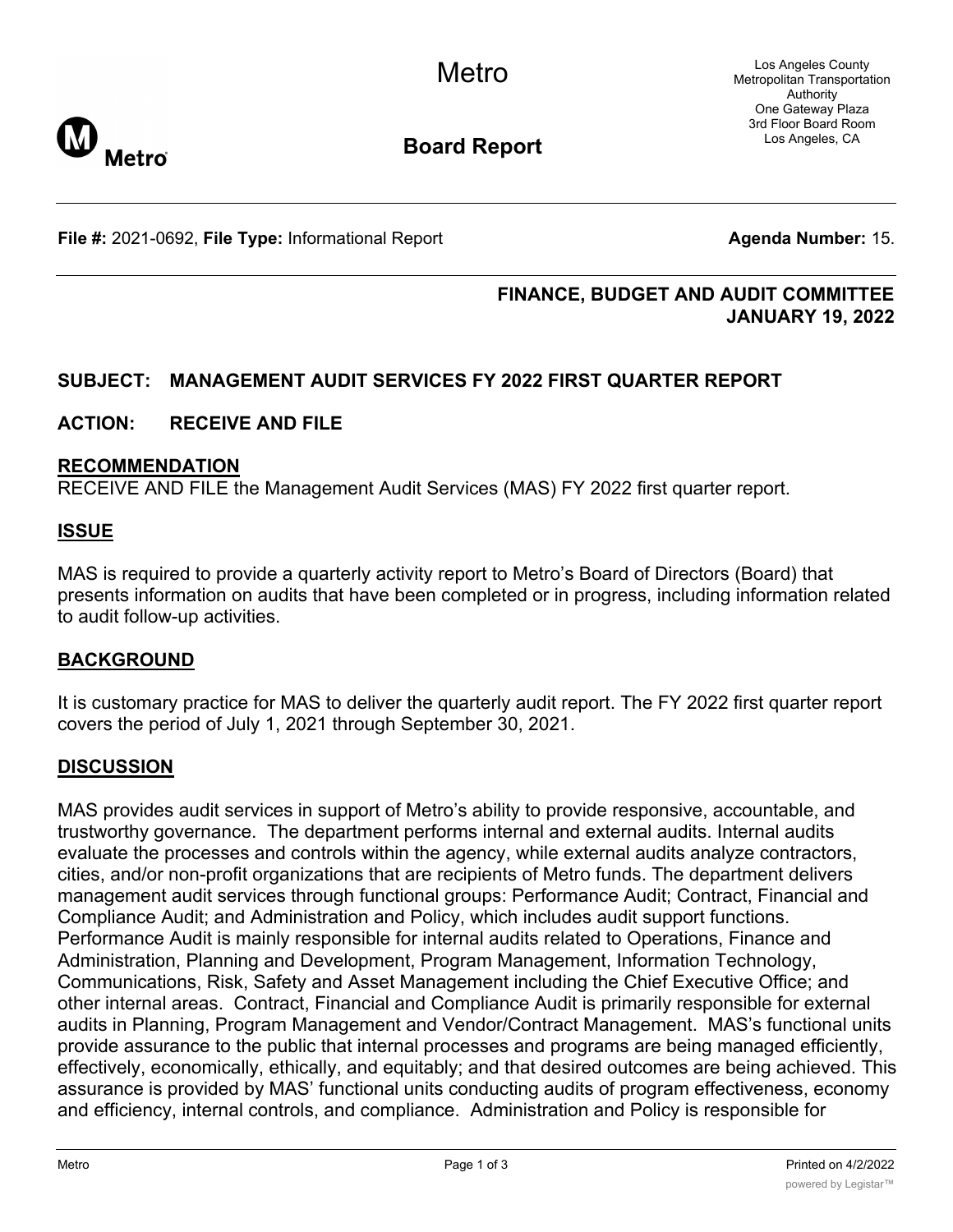administration, financial management, including audit support, audit follow-up, and resolution tracking.

The following chart summarizes MAS activity for FY 2022 first quarter:

|                                                          | Completed as of FY<br>2022 First Quarter                            | In-Progress as of<br>September 30, 2021 |
|----------------------------------------------------------|---------------------------------------------------------------------|-----------------------------------------|
| <b>Performance Audits</b>                                | 1 audit project<br>completed                                        | 7 audit projects                        |
| Contract, Financial and<br>Compliance Audits             | 7 audit projects<br>completed with a total<br>value of \$17 million | 60 audit projects                       |
| Transitional Indirect Cost Rate<br>(TICR) Determinations | 2 approved                                                          |                                         |
| Audit Follow-up and Resolution*                          | closed                                                              |                                         |
|                                                          | closed                                                              |                                         |

\*Note: MAS performs audit follow-up for the Office of Inspector General (OIG).

The FY 2022 First Quarter Report is included as Attachment A.

# **EQUITY PLATFORM**

There are no equity impacts or concerns from audit services conducted during this period.

# **IMPLEMENTATION OF STRATEGIC PLAN GOALS**

Management Audit Services FY 2022 First Quarter Report supports Metro's Vision 2028 Goal #5: Provide responsive, accountable, and trustworthy governance within the Metro organization.

# **NEXT STEPS**

Management Audit Services will continue to report audit activity throughout the current fiscal year.

# **ATTACHMENT**

- A. FY 2022 First Quarter Report
- Prepared by: Lauren Choi, Sr. Director, Audit (213) 922-3926

Alfred Rodas, Sr. Director, Audit (213) 922-4553